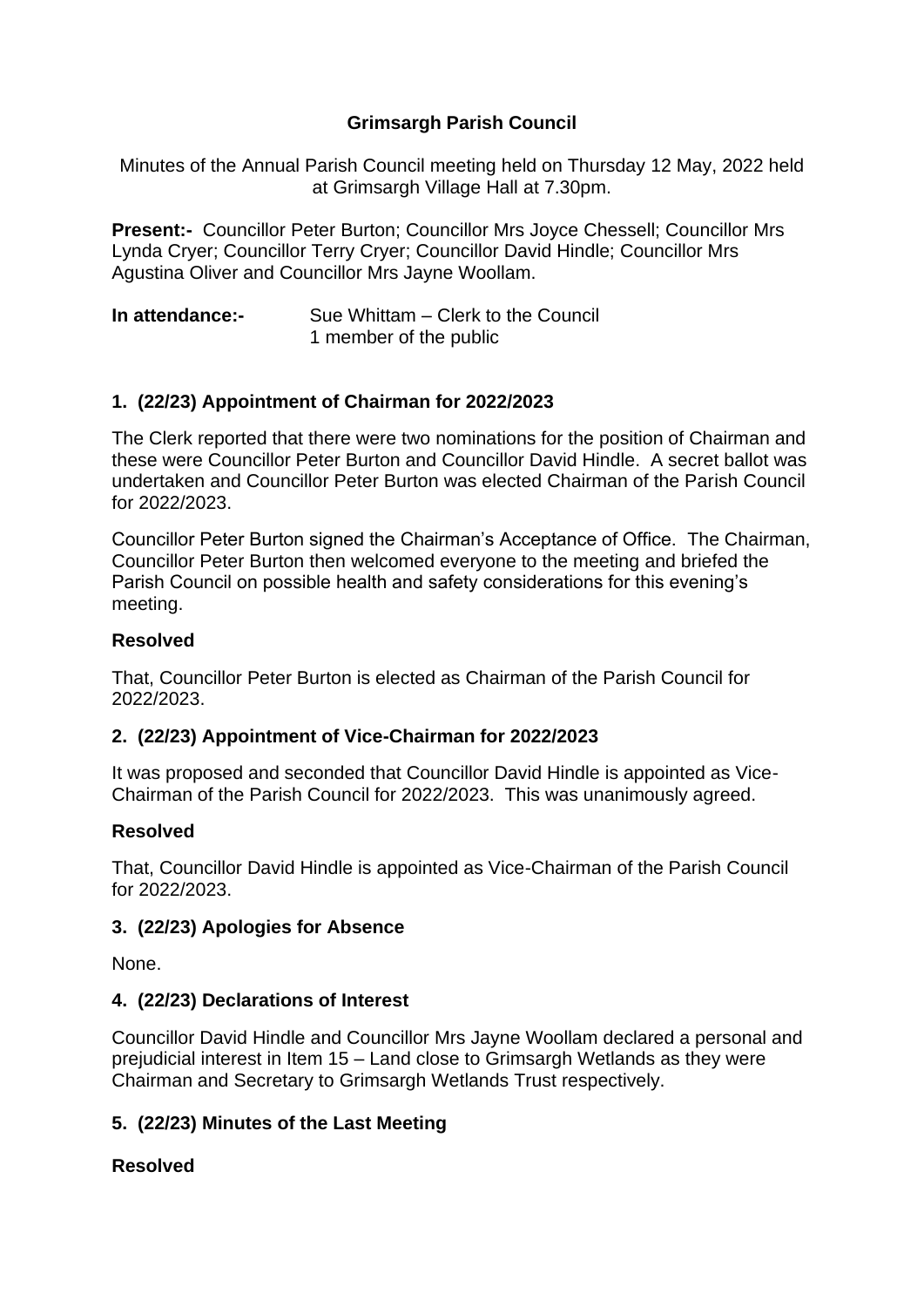That the minutes of the Parish Council Meeting held on 7 April 2022 be approved as a correct record and signed by the Chairman.

### **6. (22/23) Adjournment for Public Participation**

The Chairman, Councillor Peter Burton adjourned the meeting for public participation and asked if anyone had anything to raise under this item.

Councillor Mrs Jayne Woollam referred to the possibility of a 3G pitch in the village and the Clerk confirmed that she was looking into this but a feasibility study needed to be carried out. The possibility was for a pitch to be on the land behind the village hall. This was subject to this land being suitable and approved by Preston City Council who owned the land.

Councillor Mrs Agustina Oliver asked about the potential for a crossing outside the school. The Clerk confirmed that this needed to be discussed/agreed with Highways at Lancashire County Council but this was one of the projects that the Parish Council supported.

Councillor Mrs Joyce Chessell informed the Parish Council that she had left messages for Rennie Pinder regarding the cameras and the data collection and she was awaiting a reply.

The member of the public asked if it was possible to borrow the projector from the village hall for the Platinum Jubilee event on 5 June for use in the nostalgia tent. The Clerk said she would ask the Village Hall Committee if the Parish Council could borrow the projector but obviously if there was any damage then the Parish Council would need to repair/replace. Councillor Mrs Joyce Chessell also asked if the Parish Council would be able to borrow a couple of tables and likewise the Clerk confirmed that she would also ask the Village Hall Committee about these as well.

Councillor Mrs Joyce Chessell said that she was willing to go to Elston Lane to look at the issues with the footpath to speak to the builders, and it was likely that a kissing gate/fencing would be a solution to stop children running into the road. She said that she would be happy for any other member of the Parish Council to go with her.

The Chairman, Councillor Peter Burton then reconvened the meeting.

#### **7. (22/23) Town and Country Planning Act, 1990**

The Parish Council gave consideration to the following Planning Applications: -

06/2022/0455 - 99 Preston Road Grimsargh PR2 5SD 1no dwelling following demolition of existing dwelling (pursuant to 06/2019/1448 to seek variation of condition no 1 "approved plans").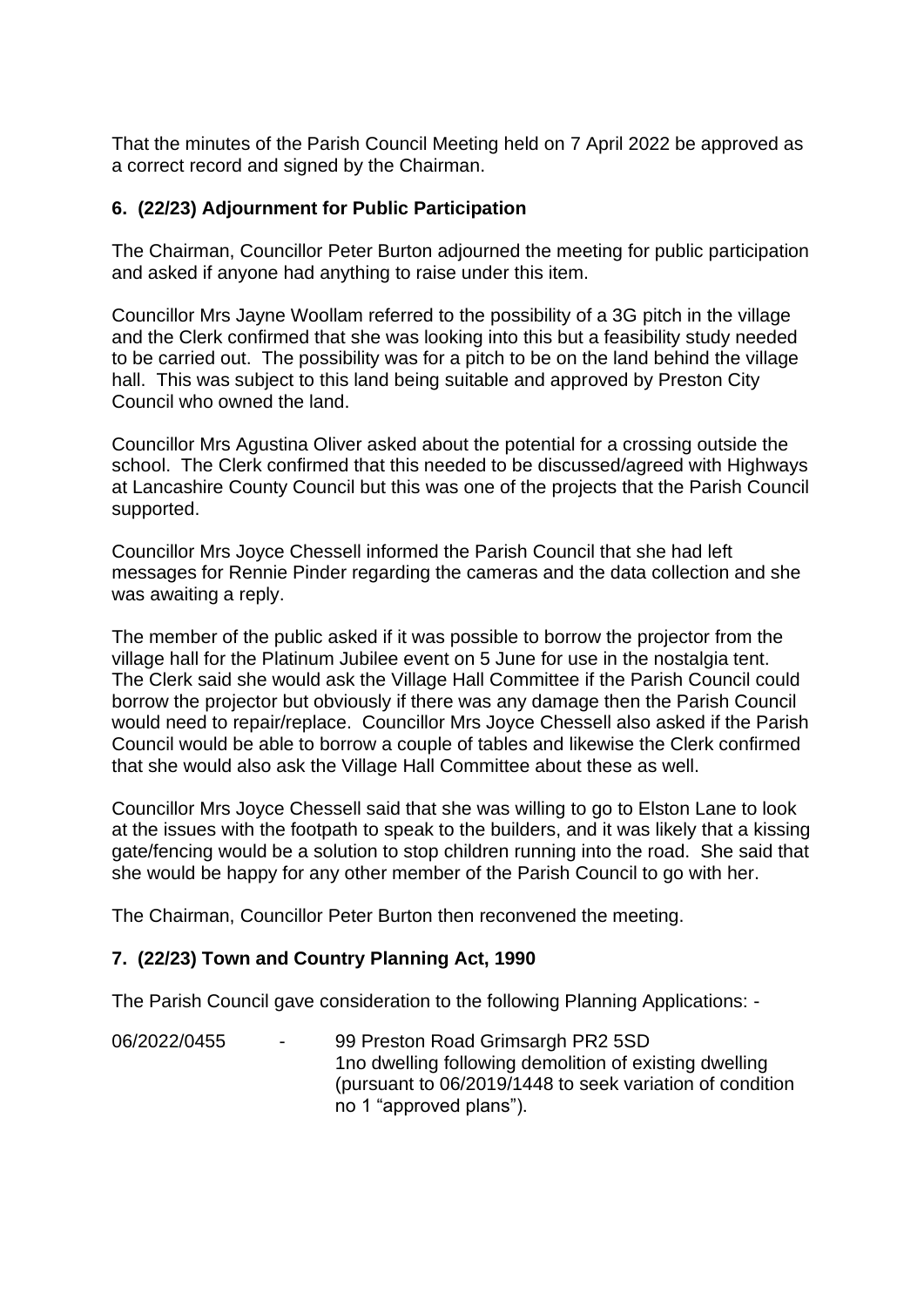| 06/2022/0474 | The Old School House, 103 Preston Road PR2 5SD<br>Single storey side extension, 13 no solar panels,<br>alterations to vehicular access and front boundary.                                  |
|--------------|---------------------------------------------------------------------------------------------------------------------------------------------------------------------------------------------|
| 06/2022/0475 | 223 Preston Road Grimsargh PR2 5JR<br>Change of use from agricultural land to residential<br>garden.                                                                                        |
| 06/2022/0488 | 273 Preston Road Grimsargh PR2 5JR<br>Single garage with summer room and new boundary<br>treatment following demolition of existing garage, shed<br>and boundary treatment (Retrospective). |
| 06/2022/0251 | 46 The Hills Grimsargh PR2 5BF<br>Change of use of land to residential garden<br>(Retrospective).                                                                                           |
| 06/2022/0522 | 233 Preston Road Grimsargh PR2 5JR<br>Change of use of land to residential garden.                                                                                                          |

With regard to Planning Applications 06/2022/0455, 06/2022/0474, 06/2022/0488 and 06/2022/0251 the Parish Council had no comments to make on these applications.

With regard to Planning Applications 06/2022/0475 and 06/2022/0522 both relating to land close to Grimsargh Wetlands and for change of use of land to residential garden, the Parish Council had no objections to the application and the Clerk had submitted the standard response to both these applications as follows: -

These applications are similar to a number of other applications that have been considered over the last 18 months or so, and relate to parcels of land sold by United Utilities to residents close to Grimsargh Reservoirs now known as Grimsargh Wetlands.

To maintain a consistent approach to all these applications, the Parish Council was asking for the same standard response to this application as in previous applications. The Parish Council did not object to these applications but had a number of comments to make.

The Parish Council are aware that parcels of land have been sold by the current landowner to residents on Preston Road. The additional land purchased by residents would be close to the Grimsargh Wetlands formerly reservoirs which is a Biological Heritage Site (BHS) and is owned by the Parish Council and maintained by Grimsargh Wetlands Trust. The Parish Council understood that as a condition of the sale the additional land was not permitted to be built on and in addition to this a clawback clause existed. It was important that the additional land that would become part of the residential curtilage was not allowed to be built on and also there should be no direct access via a gate or otherwise to Grimsargh Wetlands/BHS. The boundary to the site is a hedge and this would be on the other side of the residents fence, the Parish Council would ask due to the site being a BHS and the importance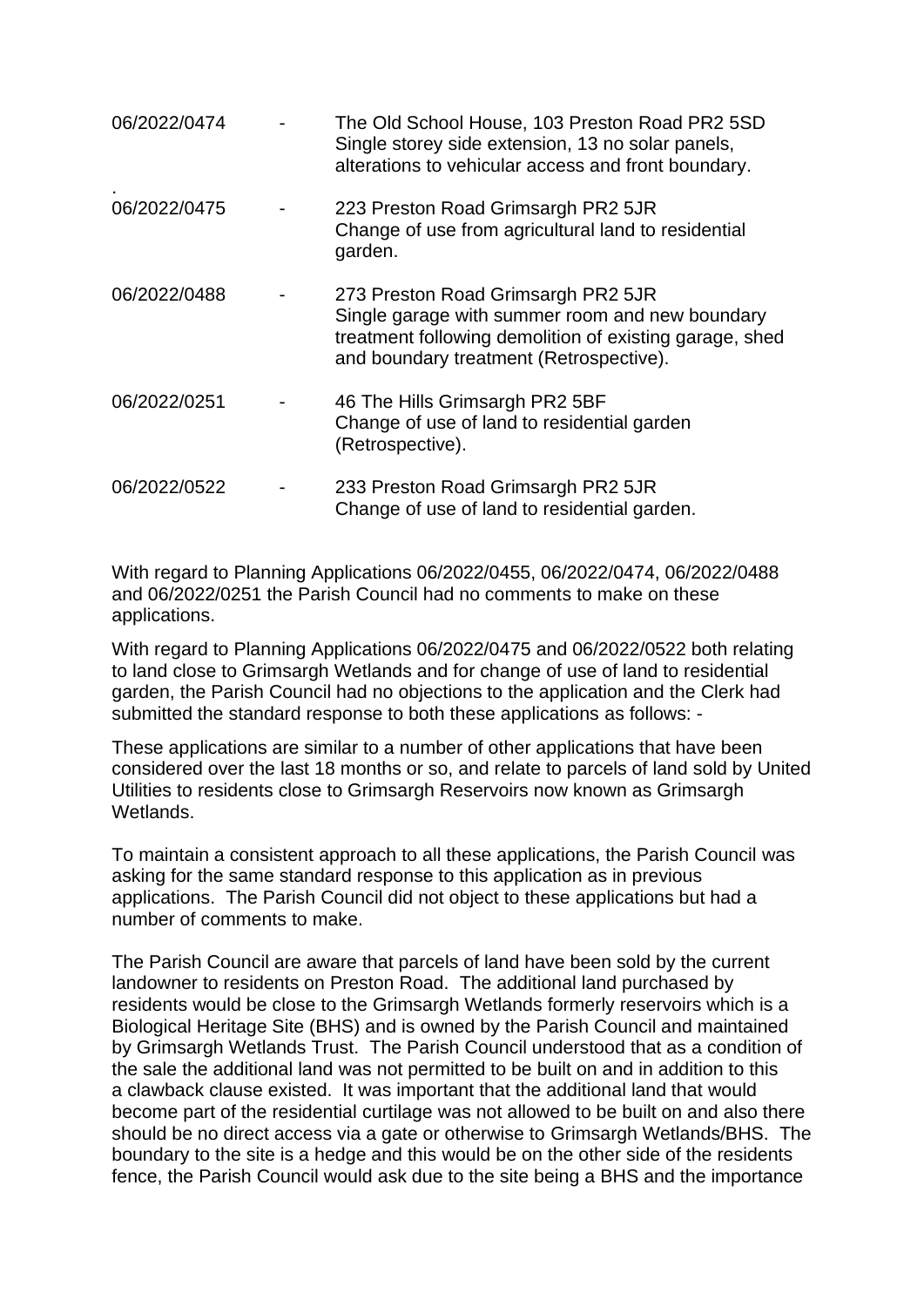of rare nesting birds, flowers and fauna that the integrity of the hedge behind the houses are protected. This was of paramount importance to the Parish Council and the Wetlands Trust.

There were no further planning matters for discussion at the meeting.

## **Resolved**

i) That, with regard to Planning Applications 06/2022/0455, 06/2022/0474, 06/2022/0488 and 06/2022/0251 the Parish Council had no comments to make on these applications.

ii) That with regard to Planning Applications 06/2022/0475 and 06/2022/0522 The Parish Council did not object to these applications but did have a number of comments to make as follows: -

The Parish Council are aware that parcels of land have been sold by the current landowner to residents on Preston Road. The additional land purchased by residents would be close to the Grimsargh Wetlands formerly reservoirs which is a Biological Heritage Site (BHS) and is owned by the Parish Council and maintained by Grimsargh Wetlands Trust. The Parish Council understood that as a condition of the sale the additional land was not permitted to be built on and in addition to this a clawback clause existed. It was important that the additional land that would become part of the residential curtilage was not allowed to be built on and also there should be no direct access via a gate or otherwise to Grimsargh Wetlands/BHS. The boundary to the site is a hedge and this would be on the other side of the residents fence, the Parish Council would ask due to the site being a BHS and the importance of rare nesting birds, flowers and fauna that the integrity of the hedge behind the houses are protected. This was of paramount importance to the Parish Council and the Wetlands Trust.

# **8. (22/23) Platinum Jubilee Working Group**

Councillor Mrs Joyce Chessell gave an update on the latest meeting of the Platinum Jubilee Working Group held on 12 April 2022. A copy of the notes of the meeting had been circulated to the Parish Council and a copy is presented in the Minute Book.

Councillor Mrs Joyce Chessell reported that she had purchased a laminator for the posters at a cost of £60.93; boards for displaying the nostalgia information costing £331.19 and a gazebo for the event (note the marquee was too large and would take 12 people to erect) £299.99. It was noted that the Working Group were well within their budget for the event. The receipts were given to the Clerk who would reimburse Councillor Mrs Joyce Chessell, which was a total of £692.11.

It was noted that Simon Rusling was organising the football matches at the event and it was agreed that these should be held on the dedicated football pitch. The Clerk agreed to contact the cricket team to advise them about the event, and also to make sure that the football teams would not be using the pitch.

## **Resolved**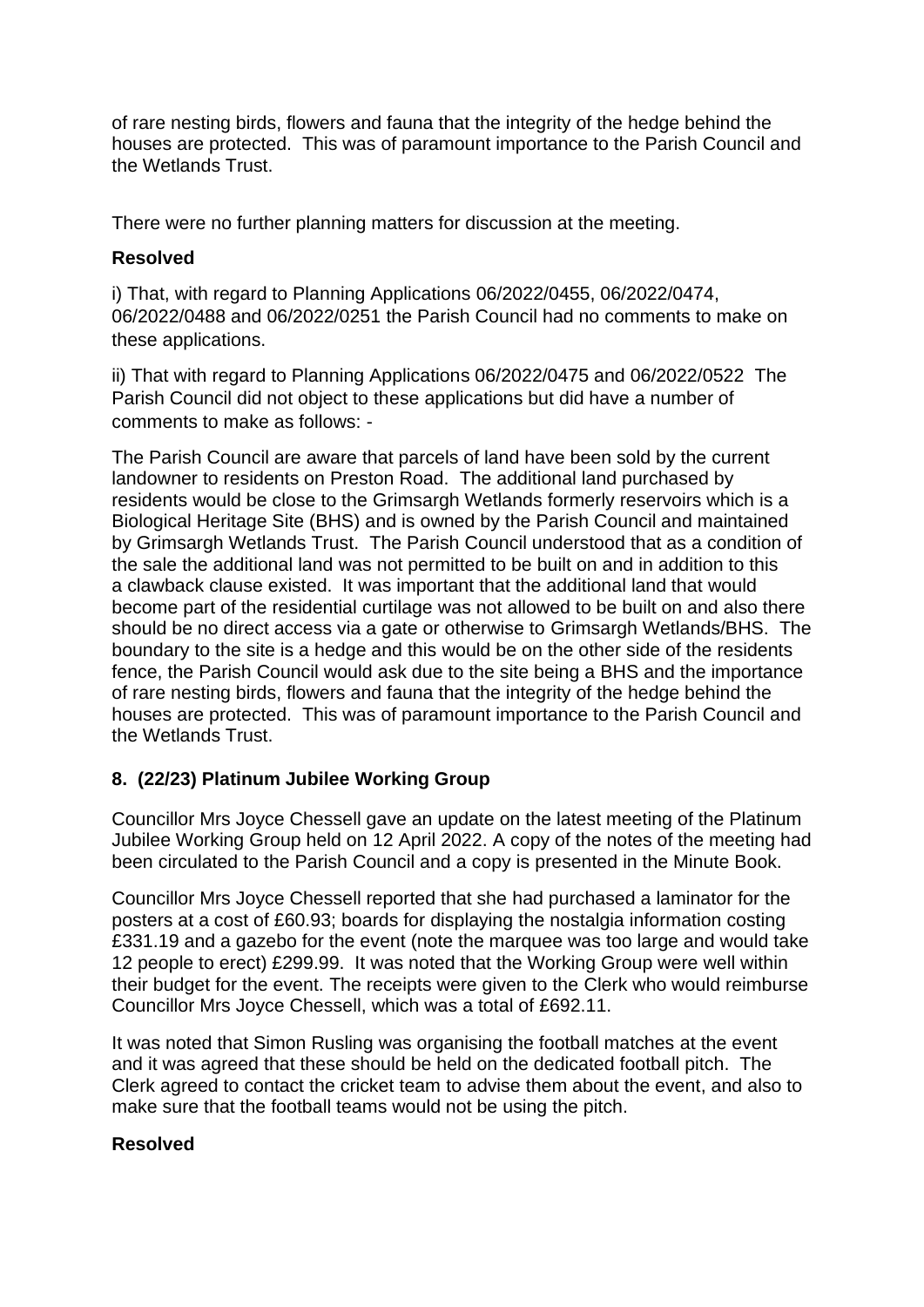i) That, the report of the Platinum Jubilee Working Group is received and noted, and a copy of the notes from their meeting held on  $12<sup>th</sup>$  April 2022 is presented in the Minute Book.

ii) That, approval is given to the reimbursement to Councillor Mrs Joyce Chessell for the purchases as outlined in the above report. (Total £692.11).

## **9. (22/23) Appointment of representatives to outside bodies, Sub-Committees and Working Groups**

The Parish Council gave consideration to the appointment of representatives to outside bodies, Sub Committees and Working Groups and agreed as follows: -

## **Outside Bodies**

- **i). Preston Area Committee (3 Members)** Councillor Peter Burton; Councillor Mrs Jayne Woollam The Clerk – Sue Whittam; and one vacancy for reserve.
- **ii). Boylton, Houghton and Farrington Charity (1 member)** Councillor Mrs J Chessell
- **iii). The Education Charity of John Farrington (1 member)** Councillor Mrs J Chessell

### **iv). Liaison Role with Grimsargh Wetlands Trust (1 member)**

The Clerk Sue Whittam for day-to-day liaison and attending meetings of the Wetlands Trust as appropriate. Councillor Terry Cryer and Deputy Councillor Peter Burton for representing the Parish Council at the Trust AGM and any other meetings that would require the Parish Council to vote.

#### **Sub-Committees**

**1. Planning Sub-Committee (4 Members)** Chairman of the Parish Council, (or Vice-Chairman in their absence), Councillor Mrs Joyce Chessell (temporary basis until the vacancies are filled), Councillor Mrs Jayne Woollam. (One vacancy).

#### **Terms of Reference**

- i) The Planning Sub-Committee has delegated executive powers to consider all planning applications relating to Grimsargh Parish Council and to respond to Preston City Council.
- ii) The Planning Sub-Committee may canvas opinions for and against applications to assist with fair determination of applications. The Sub-Committee has an obligation to ensure that relevant parties are given an adequate hearing – applicants, as well as objectors, will have the opportunity to speak at meetings in accordance with Grimsargh Parish Council Standing Orders.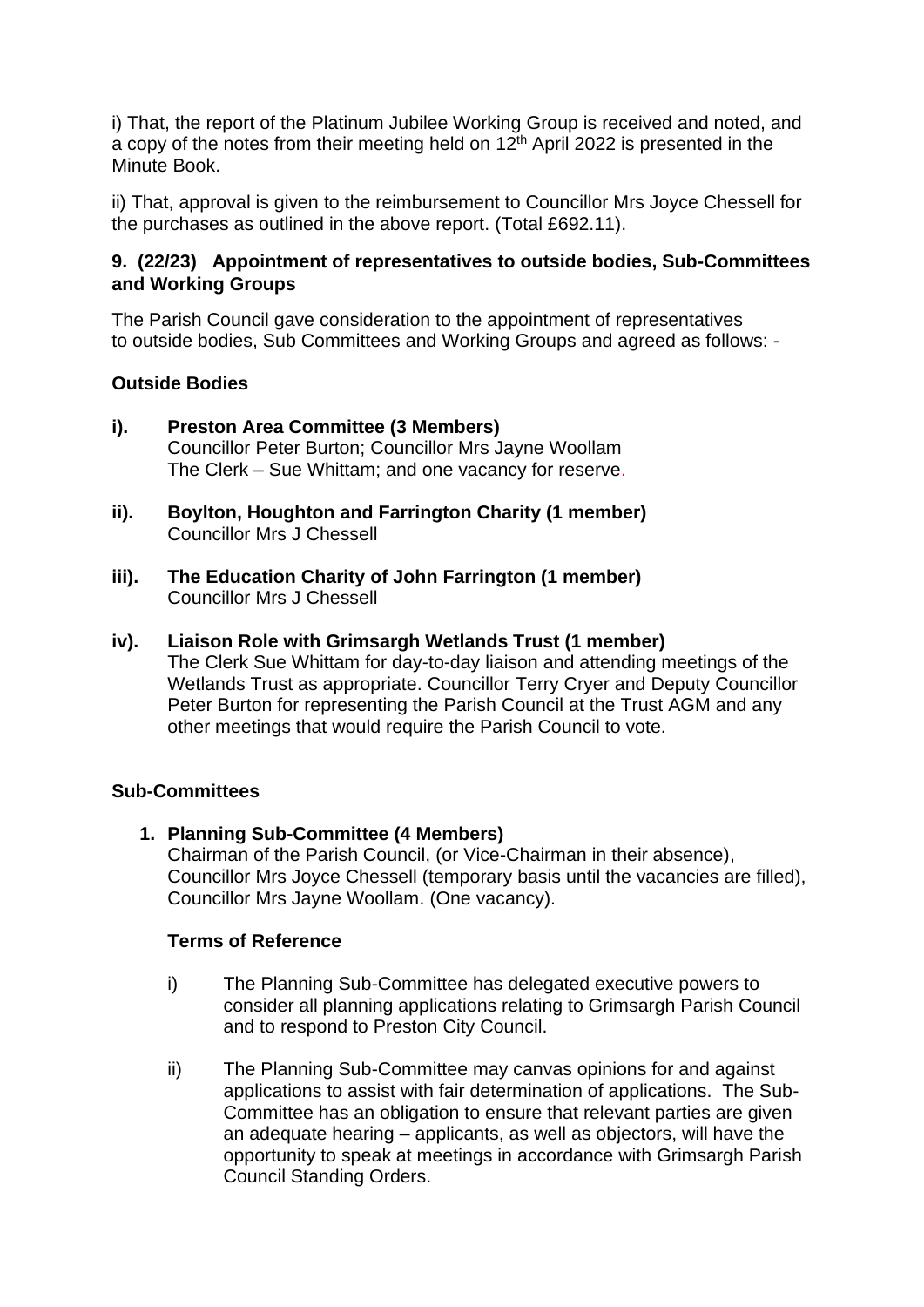- iii) A record of all planning applications, the responses and eventual results shall be noted in the minutes of meetings.
- iv) The Sub-Committee will meet as the workload requires, with a minimum of 3 days clear notice given.
- v) All members of the Planning Sub-Committee shall try to attend a Planning Training Workshop organised by LALC or other appropriate body.
- **2. Nellie Carbis Millennium Woodland/Best Kept Village Sub-Committee**  The Clerk, Councillor Mrs Lynda Cryer, Councillor David Hindle and Councillor Mrs Jayne Woollam – other members from the village to be coopted onto the group as necessary.

## **Terms of Reference**

- To establish and revise, as necessary, a schedule of maintenance works what and when.
- To ensure these works are carried out according to the schedule using voluntary support where possible but engaging paid services if required.
- To authorise expenditure on the Nellie Carbis Millennium Woodland in line with the allocated budget for the Woodland.
- To propose "special projects" with plans and costs to seek to obtain funding for such projects from grant sources – this may include from the Parish Council, but outside sources should be explored thoroughly.
- To promote the use of the Nellie Carbis Millennium Woodland by residents, local schools and others, encouraging involvement in the upkeep and enhancement by residents.
- It is an aim for the Nellie Carbis Millennium Woodland to encourage biodiversity and enhance the natural environment, to manage, rather than control or dominate it.
- To review the Judges report from each year's Best Kept Village Competition and devise an action plan with recommendations for consideration by the Parish Council.
- To encourage local businesses, groups and individuals to be involved in the Best Kept Village Working Group/competition to help bring the village up to an appropriate standard.
- To identify general areas of improvement in the village and advise the Parish Council on solutions.
- Provide a written report from its meetings and report back to the Parish Council with recommendations for action.

The following will be guidelines:

- No, or limited use of chemical restraints
- Essential work only to be carried out during the nesting season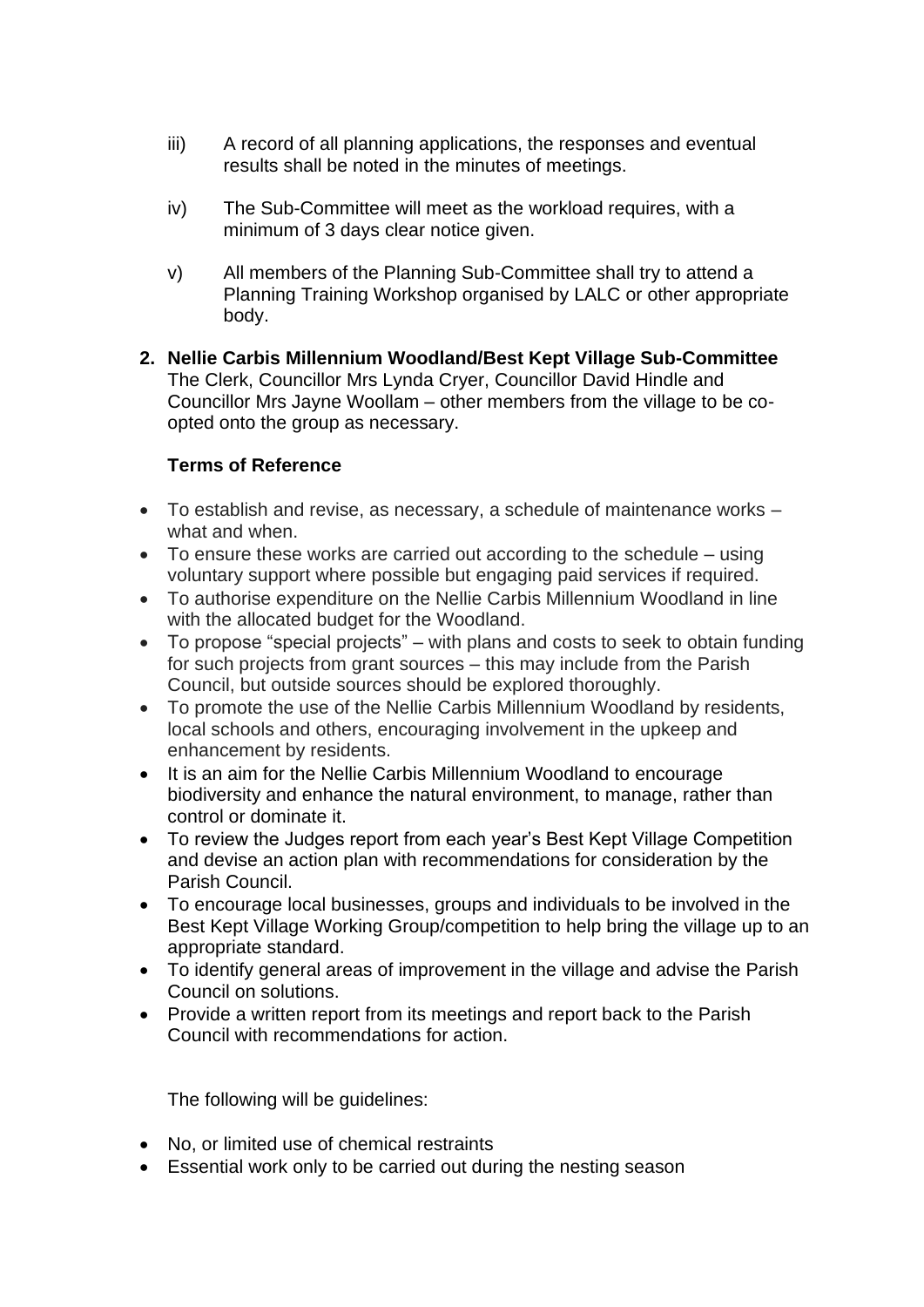- Minimal clearing of small fallen branches and mainly to paths or for H&S purposes
- Primarily use of native species, though some additional planting for variety and interest, as appropriate
- Additional guidelines as per the Forestry Commission document "So you Own A woodland" and links contained therein: [http://www.forestry.gov.uk/pdf/so](about:blank)[you-own-a-woodland.pdf/\\$file/so-you-own-a-woodland.pdf](about:blank)

### **Working Groups**

**1. Community Engagement Working Group (incorporating the Projects Working Group)** 

Councillor Mrs Lynda Cryer, Councillor Terry Cryer, Councillor Mrs Jayne Woollam and two vacancies.

## **Terms of Reference**

- a) To explore and recommend new/improved methods of communicating with the community. The aim being to improve awareness throughout the Village of the activities of the Parish Council and increase the amount of feedback and incoming information from residents.
- b) To explore and recommend new/improved methods of involving residents in activities to improve our community environment
- c) The Group will appoint a Chairman or co-ordinator who will write up notes from the meetings, suitable for communicating to the rest of the Parish Council and also for publication on the website.
- d) To engage with the community and voluntary sector to suggest suitable projects to be undertaken in the village.
- e) To evaluate infrastructure projects in the village and look at ways of promoting and allocating the funds for those projects
- f) To provide a written report back to the Parish Council with recommendations.

## **2. Finance Working Group**

The Clerk (Sue Whittam), Councillor Peter Burton, Councillor Mrs Joyce Chessell and Councillor Terry Cryer.

## **Terms of Reference**

- Monitor and review on at least an annual basis Grimsargh Parish Council's Financial rules and regulations including the investment strategy to ensure they are adequate for the Parish Council's needs.
- Review and make recommendations on the budget provision for each financial year.
- Review any actions arising from the annual internal and external audits and make recommendations to the Parish Council to deal with these issues.
- Monitor and review the Parish Council's accounts to ensure they are legally compliant and promote best practice.
- To monitor CiL expenditure and report back on an annual basis.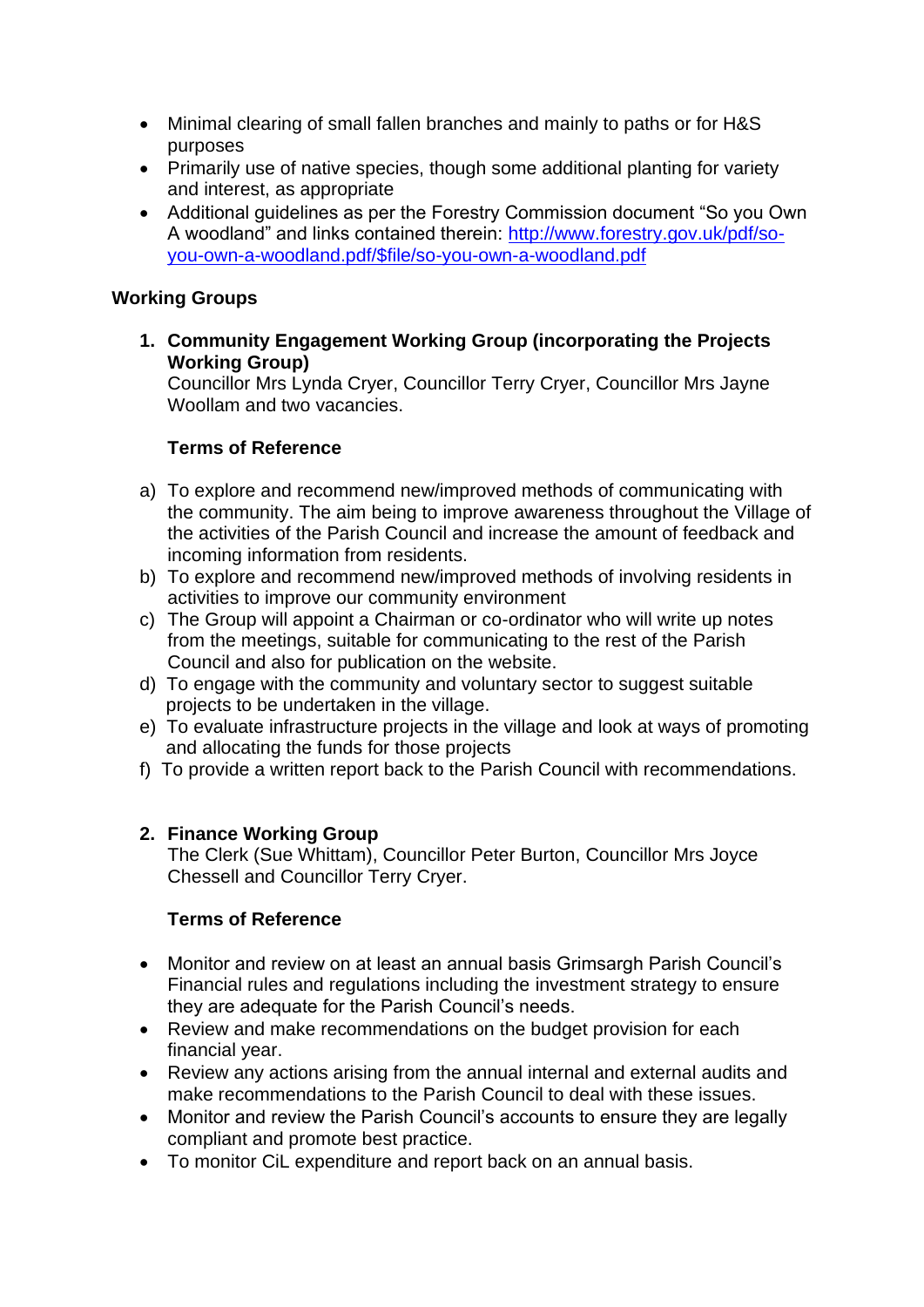- To explore opportunities for investments of all monies held by the Parish Council and make recommendations to the Parish Council.
- To monitor and review the Parish Council's investments and to make recommendations to the Parish Council in respect of these.
- To consider best practice and efficiencies with regard to Parish Council contracts.
- To monitor and review contractor activities including the Lengthsman and make recommendations to the Parish Council.
- Provide a written report from its meetings and report back to the Parish Council with recommendations for action.

## **3. Community Safety Working Group**

Councillor Terry Cryer, Councillor Mrs Lynda Cryer and the Clerk (Sue Whittam) and one vacancy.

## **Terms of Reference**

- To recommend to the Parish Council ideas to protect our local community from crime and to help people feel safer.
- Monitor and review the effectiveness of crime prevention techniques including the CCTV installed by the Parish Council.
- To work closely with other agencies such as the Police to raise community awareness.
- To source suitable grants and funding.
- Provide a written report from its meetings and report back to the Parish Council with recommendations for action.

# **4. Neighbourhood Planning Working Group**

The Clerk (Sue Whittam), Councillor Peter Burton, Councillor Terry Cryer, Councillor Lynda Cryer, Councillor Mrs Jayne Woollam and one vacancy. (Other experts from outside the Parish Council can be seconded onto the Working Group as necessary).

## **Terms of Reference**

- To develop a Neighbourhood Plan for Grimsargh and report back to the Parish Council on progress.
- To liaise with other Parishes and Town Councils such as Broughton and Longridge to learn from their experiences in developing a Neighbourhood Plan.
- To source funding to support the development of a Neighbourhood Plan.
- To provide a written report back to the Parish Council with recommendations in line with the above.

## **5. Employment Working Group**

Currently: Councillor Peter Burton, Councillor Terry Cryer, Councillor Lynda Cryer and one vacancy.

## **Terms of Reference**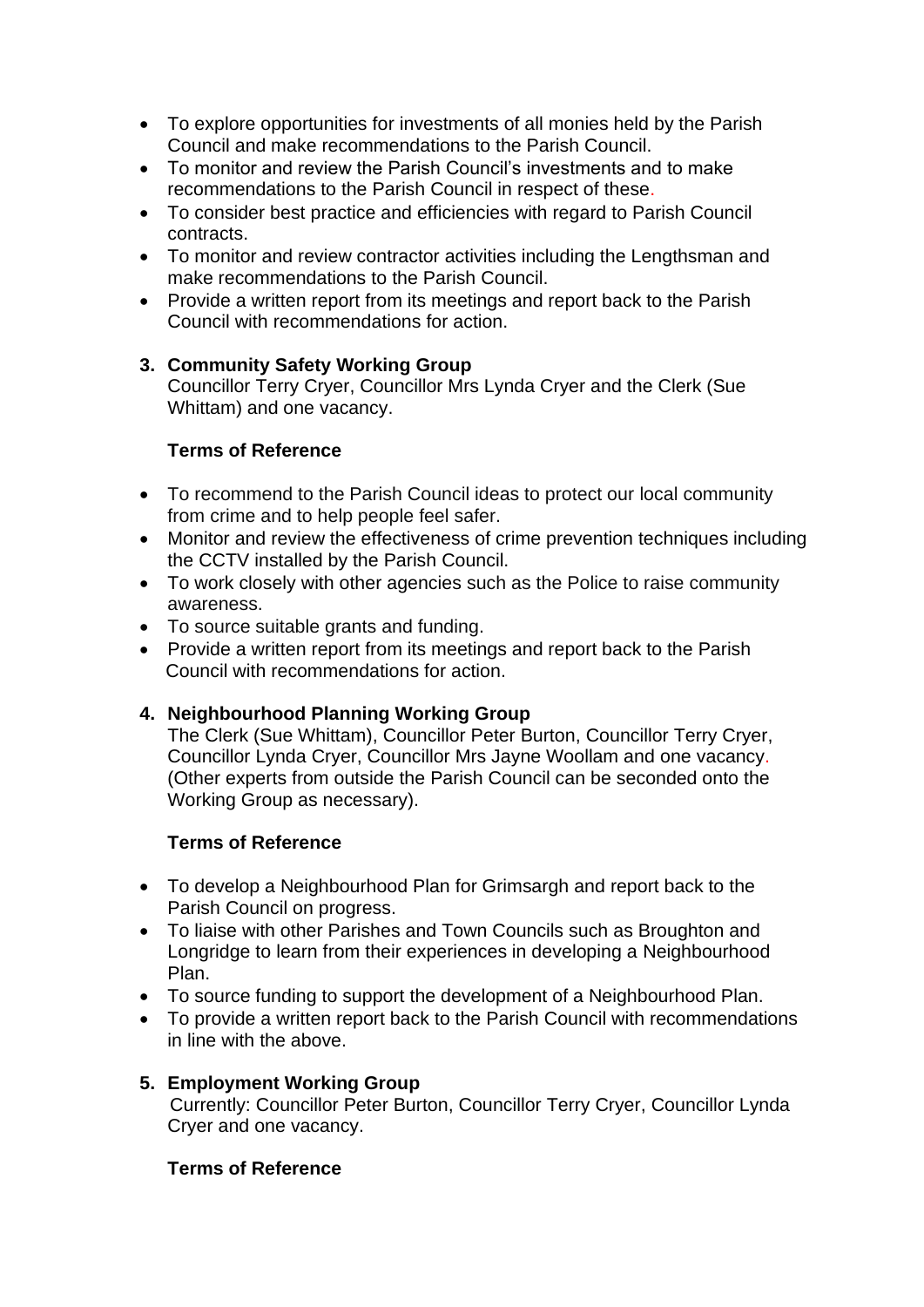- To ensure the Parish Council is complying with its statutory obligations for the health and safety of employees.
- To review the Clerk's work, conditions and pay on an annual basis.
- To carry out an annual appraisal with the Clerk.
- To deal with any grievances/concerns raised by the Parish Council or the Clerk.
- To make recommendations to the Parish Council.

## **6. Young Persons Working Group**

Currently: Councillor Peter Burton, Councillor Mrs Agustina Oliver and Councillor Mrs Jayne Woollam.

## **Terms of Reference – to be drafted by the Working Group.**

## **7. Road Safety Working Group**

Currently: Councillor Mrs Joyce Chessell, Councillor David Hindle and John Baron.

## **Terms of reference**

- To explore the traffic and parking problems between Preston Road and Haighton Green Lane Grimsargh.
- To gather traffic information on the road usage.
- To collate information on the 2 proposed housing developments west of the village.
- To explore appropriate road traffic signage, traffic calming measures etc.
- To liaise and discuss with residents in the area in order to gather ideas and their views.
- To explore alternative parking sites on match days.
- Identify possible and appropriate funding sources based on findings.
- To discuss and meet with various bodies in an effort to reach a satisfactory resolution.
- To produce recommendations with costs as appropriate based on the outcome of the investigation and report back to the Parish Council with recommendations.

Other Sub-Committees and Working Groups to be established during the year as appropriate.

## **Resolved**

That the appointment of representative to outside bodies, Sub-committees and Working Groups are agreed in line with the above.

# **10. (22/23) The Hills/Recycling Lives**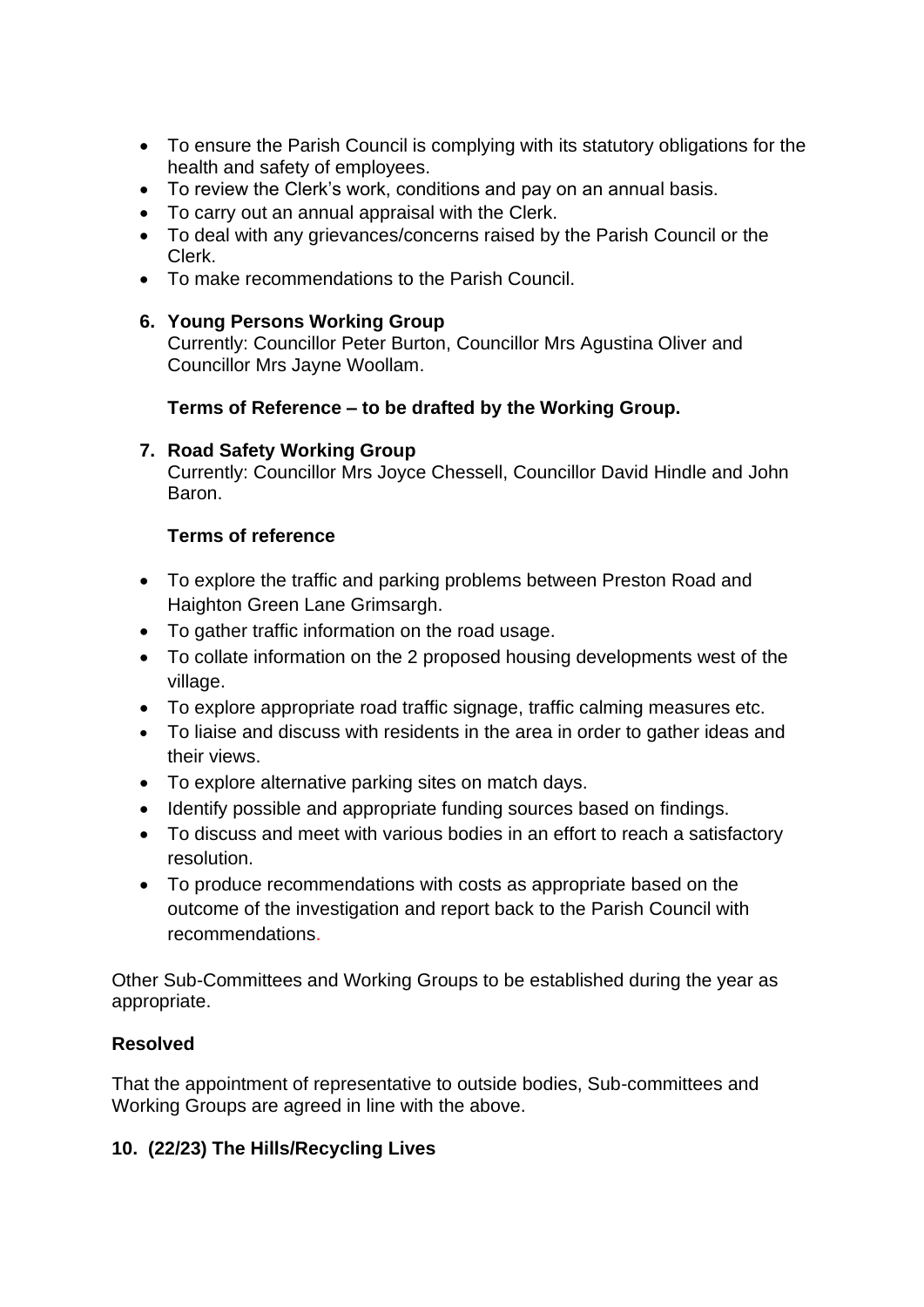The Chairman, Councillor Peter Burton had asked for this item to be on the agenda to update the Parish Council on the recent fire at Recycling Lives. He explained that the fire had caused disruption to the surrounding area and roads and that investigations were currently being carried out to find out the cause etc. It was noted that the Company had also bought the additional office site previously owned by KT.

The Chairman, Councillor Peter Burton also informed the Parish Council that some asbestos roofing had been deposited in the car park at The Hills and that Persimmon had removed this. An enclosed skip and specialist contractors had been used due to the contamination from asbestos.

## **Resolved**

That, the report is received and noted.

## **11. (22/23) Flower beds/planters/garden furniture**

Councillor Mrs Jayne Woollam referred to the flower beds and planters in the village and reminded the Parish Council that as we had entered the Best Kept Village Competition then we needed to have the village looking at its best. The Clerk reported that she had received an estimate for the refurbishment of the black iron on the "ski ramp" planters which would cost £125 per planter. There were three of these planters in the village and the Parish Council agreed that these should be refurbished. The Clerk advised that she would try and have these refurbished before the judging for the Best Kept Village Competition but this was not guaranteed.

Councillor Mrs Jayne Woollam also advised the Parish Council that she would be contacting the "planter parents" to see if they wanted to carry on looking after their planters, she was also looking for additional volunteers. One resident had already contacted the Parish Council and was willing to look after the one opposite the Plough. It was agreed that all the planters needed a refresh. Councillor Mrs Agustina Oliver was also willing to help out with the planters and involve young people in the village.

Councillor Mrs Jayne Woollam said that she had seen some new planters at Ashleigh nursery which were three tier and cost £500 each. The Parish Council agreed to purchase one of these planters at £500 to be funded by CiL monies. Councillor Mrs Jayne Woollam also said she would organise a meeting of the "planter parents" to discuss their planting this year, which was very important due to it being the Queen's Platinum Jubilee.

## **Resolved**

i) That, approval is given to the refurbishment of the black iron on the three "ski ramp" planters at a cost of £125 per planter.

ii) That, approval is given to the purchase of a new tiered planter costing £500 to be funded from CiL monies.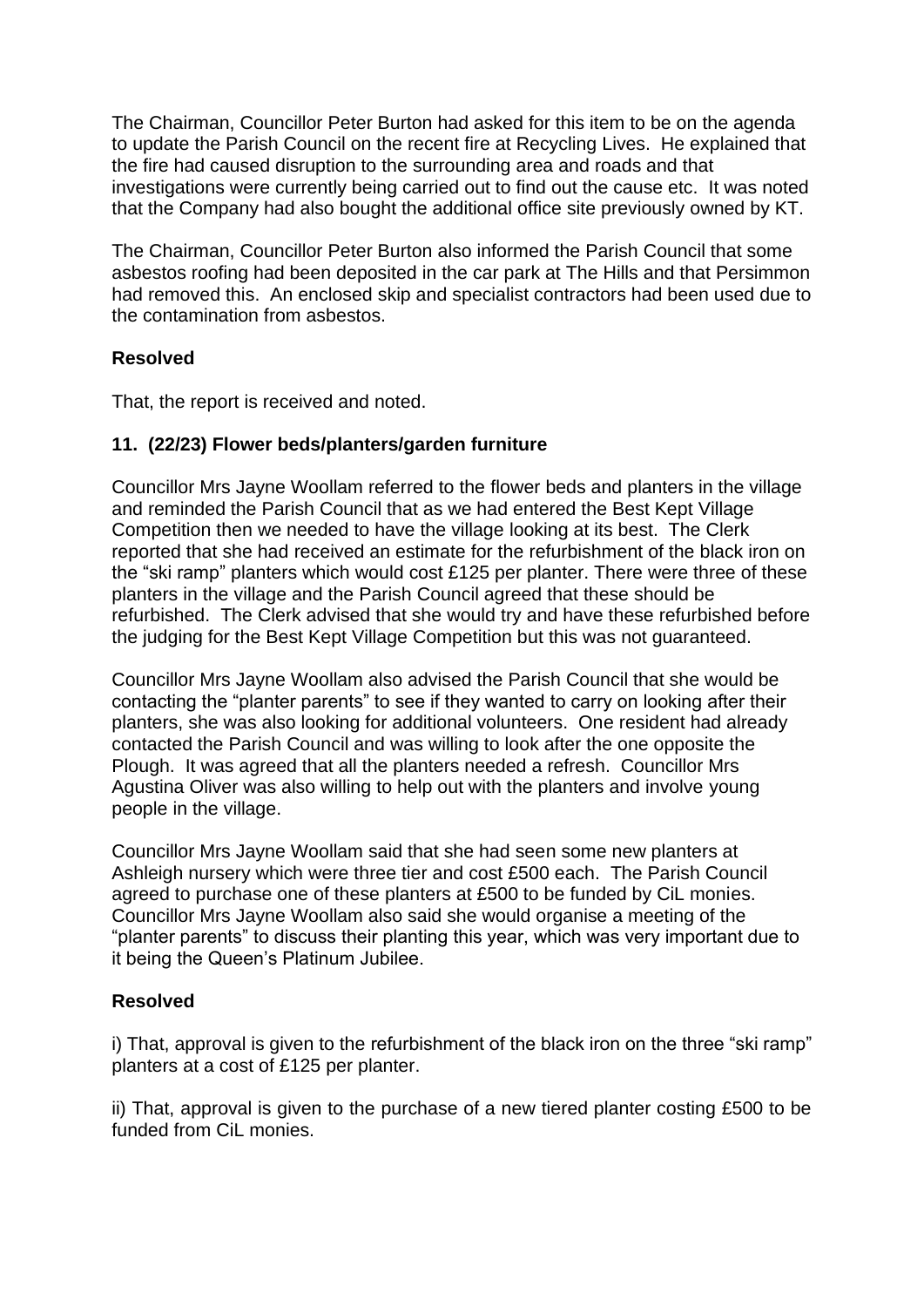iii) That, approval is given to Councillor Mrs Jayne Woollam to contact the "planter parents" regarding a meeting about the planters to celebrate the Queens Platinum Jubilee.

## **12. (22/23) Financial Matters and banking**

It was noted that we currently had an estimated £159,945.33 in the Nat West bank as at 5 May 2022. This included a CiL payment of £29,853.05 but did not include the precept which was due to be credited at the end of this week.

It was further noted that we had also been informed that the Nat West were changing our account and would charge £0.35 per item for automate payments; £0.70 per £100 for cash payments; £0.70 per manual payments (in and out). This was because our account exceeded the limit on a not-for-profit account ie over £100,000 turnover so we were no longer eligible for free banking. The changes would come into force from 2 July 2022.

It was also noted that the following invoices had been paid since last meeting: -

Clerk Salary £1,313.87 + backpay £265.32 – tax and NI = £1,350.47 (Cheque no 1133).

LALC Annual Membership £495.80 (Cheque no 1134)

Best Kept Village Competition entry fee £25.00 (Cheque no 1135)

Zurich insurance for annual payment and event insurance £1,019.82 (Cheque no 1136)

RG Distribution Ltd for Platinum Jubilee pin £366.00 (Cheque no 1137).

Hop till you drop – for Platinum Jubilee final payment £330.00 (Cheque no 1138)

Signs Express for signs for Village Green for new mural £358.19 (CiL) (Cheque no 1139).

Adam Cooper Contractor March 36 hours @ £15.00 = £540 and April 34 hours @ £15 per hour = £510, total cheque £1,050 (Cheque no 1140).

It was further noted that we had also paid Nest pension (7 March), (7 April) £48.88 – direct debit.

## **Resolved**

The following invoices were approved for payment: -

Clerk 15 May 2022 £1,173.50.

Adam Cooper Contractor – to be confirmed at the next meeting.

Remainder of Platinum Jubilee providers, including reimbursement to Councillor Mrs Joyce Chessell of £692.11 as outlined in item 8 (22/23) above.

# **13. (22/23) Clerk's report – for information only**